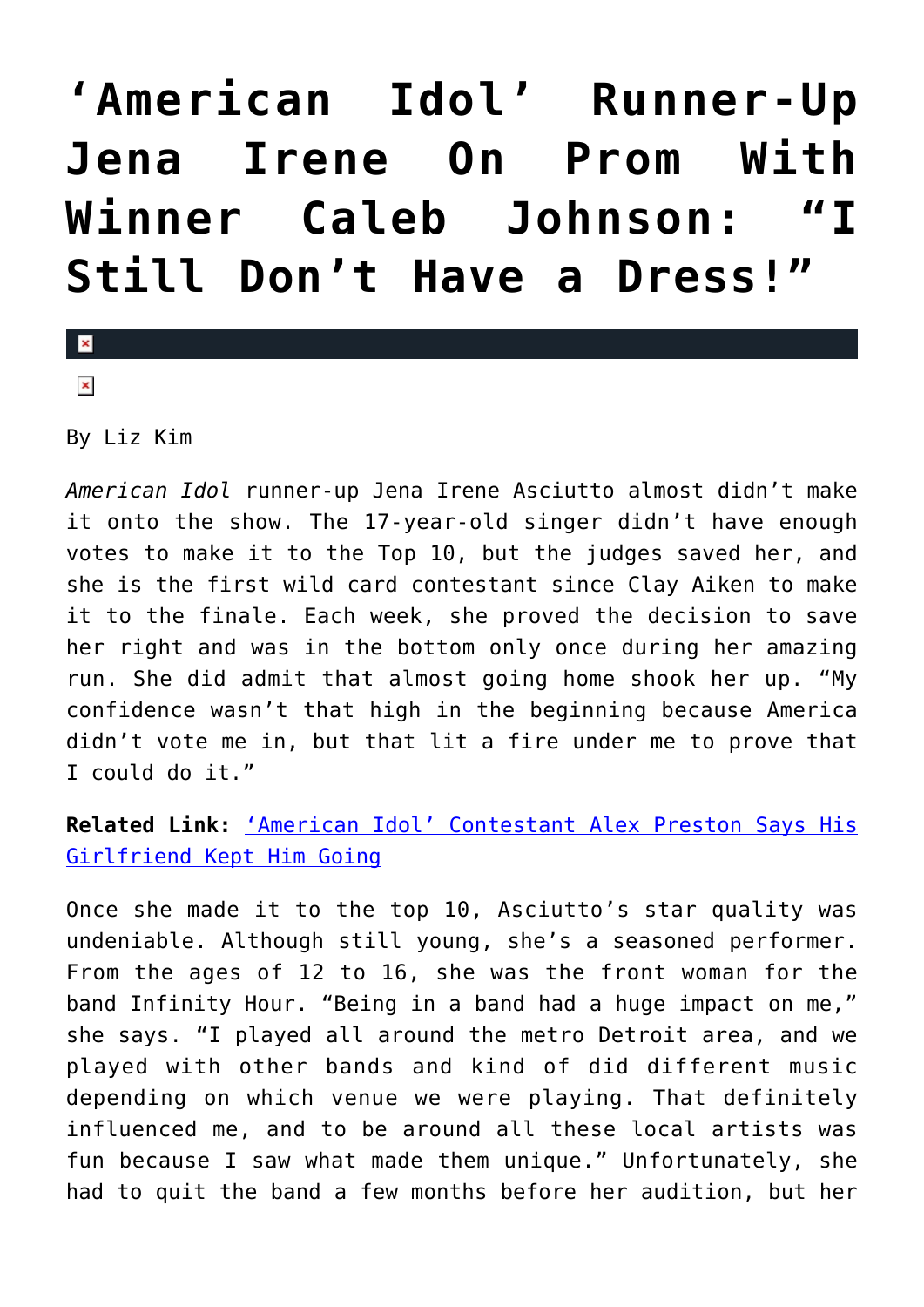bandmates have continued to support her from the sidelines.

Despite avoiding the bottom all but once, the runner-up says that she didn't realize just how far she had made it until the top five. "Once there were only five of us left, that's when it started to sink in that this was real." Every competitor had a distinct style, and she knew that it was anybody's game. "I just remember laying in bed one night wondering how I was there. I was just so excited."

Although she became friends with all of the finalists, Asciutto has become especially close with 23-year-old Caleb Johnson, who was announced the winner last night. She said she was grateful for his support during the show. "It was a positive effect," she shares of their friendship. "Even the production team who've been doing this for 12 years said they haven't seen as good of a connection as Caleb and I have. The stress was taken down a couple notches, and performing with my best friend made it better. You don't get to experience this with just anybody, so I'm glad we did it together."

**Related Link:** ['American Idol' Contestant Jess Meuse Says Show](http://cupidspulse.com/75285/american-idol-contestant-jessica-meuse-says-show-affected-her-relationship/) [Affected her Relationship](http://cupidspulse.com/75285/american-idol-contestant-jessica-meuse-says-show-affected-her-relationship/)

In fact, they are taking their BFF-ship to the next level, and Johnson will be Asciutto's date for prom. Fans got to watch the footage of her "prom-posal," and it was just as sweet as they imagined. "It started out as a joke a couple months ago, and as we got closer to the finale, I realized that I actually didn't have a date to the prom," she explains. "He was serious about going the whole time, so I decided why not? Our schedules were able to accommodate the prom date, so I'm really excited."

And while they're not as daunting as singing on national television, Asciutto has the typical concerns of any teenage girl going to prom. "I still don't have a dress — I'm freaking out!"